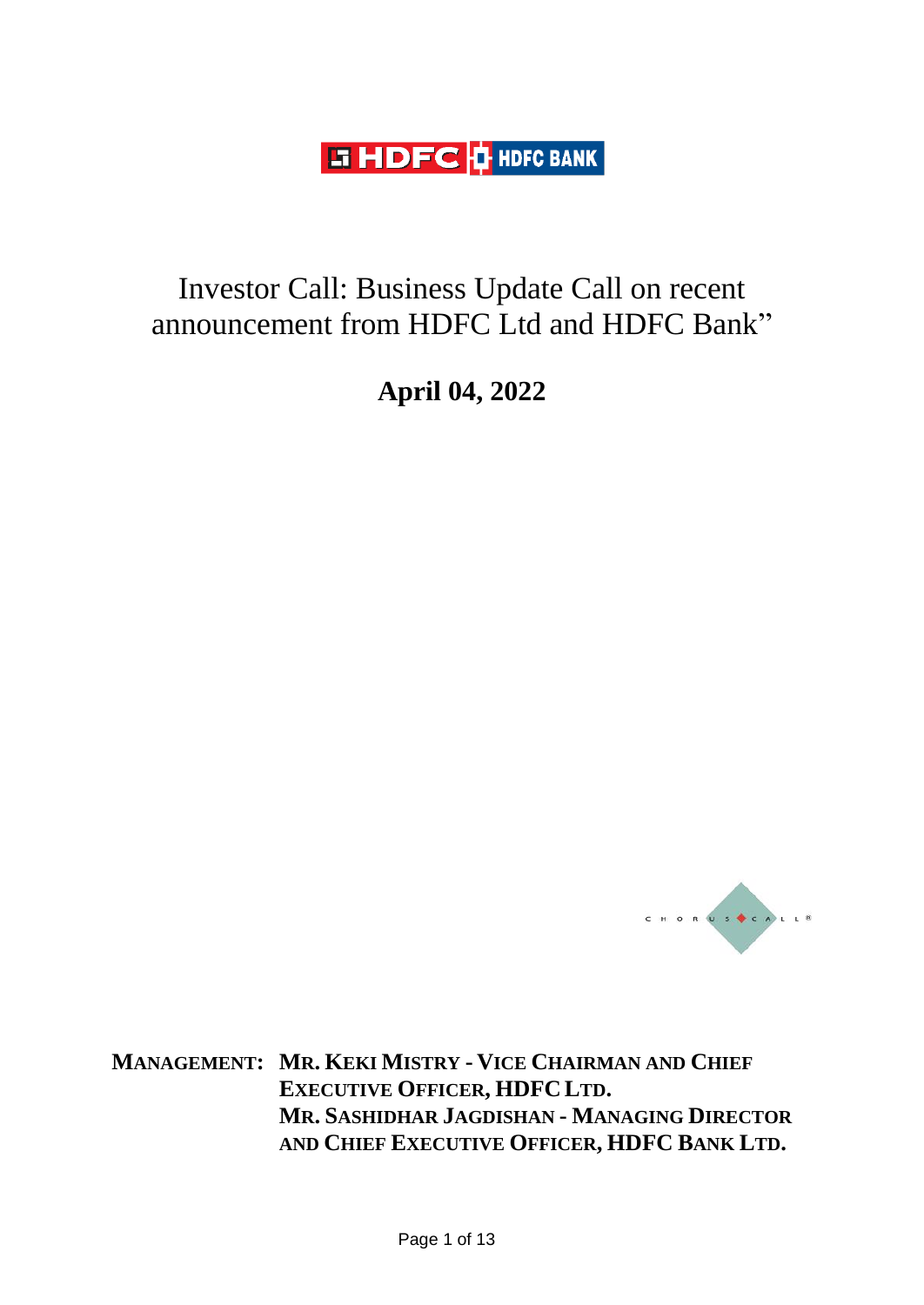



**Moderator:** Ladies and gentlemen, good day, and welcome to an update call on the recent announcement from HDFC Bank Ltd. and HDFC Ltd.

> As a reminder, all participant lines will be in the listen-only mode, and there will be an opportunity for you to ask questions after the presentation concludes. Should you need assistance during the conference call, please signal for an operator by pressing '\*' then '0' on your touchtone telephone. Please note that this conference is being recorded.

Without much ado, I now hand the conference over to Mr. Keki Mistry – Vice Chairman and CEO of HDFC Ltd. and Mr. Sashi Jagdishan – MD and CEO, HDFC Bank Ltd. Thank you and over to you.

**Keki Mistry:** Thank you very much and good morning everyone. At the outset, I would like to welcome all of you to this joint call of HDFC Ltd. and HDFC Bank. I have with me my colleagues from HDFC, Renu Karnad and Rangan and Sashi and Srini are there from HDFC Bank. As you are aware, the board of directors of HDFC and HDFC Bank, at their respective meetings held today, have approved an all stock amalgamation of HDFC with HDFC Bank. The amalgamation is subject to the approval of the shareholders of both the Companies, the Reserve Bank of India, the stock exchanges, the Competition Commission, SEBI, IRDA, and all other regulatory approvals as may be required.

> Upon obtaining all approvals, the merger will become effective, and shareholders of HDFC Ltd. will receive shares of HDFC Bank in exchange for shares in HDFC Ltd. at the approved share exchange rate. Bansi Mehta and Company and Deloitte Touche India LLP have prepared their joint valuation report, which has been accepted by the respective boards. Bank of America Merrill Lynch Securities and Morgan Stanley provided the fairness opinion on the exchange ratio to HDFC Ltd. and HDFC Bank respectively. According to the scheme, shareholders of HDFC Ltd., as on the record date. will receive 42 shares each of face value of Rs. 1 each of HDFC Bank for 25 shares each of face value of Rs. 2 each held in HDFC Ltd. The equity shares held by HDFC Ltd. in HDFC Bank will be extinguished as per the scheme. As a result of this, upon the scheme becoming effective, HDFC Bank will be 100% owned by public shareholders, and existing shareholders of HDFC Ltd. will own around 41% of HDFC Bank. The outstanding warrants of HDFC on conversion post the effective date will also convert into shares of HDFC Bank based on the aforesaid share exchange ratio.

> In the past, the merger would not have been as value accretive as it is at present. The strategic rationale for the proposed merger is as follows:

> Over the last two years, there have been certain regulatory changes for banks and NBFC's, which have considerably reduced the barriers for a potential merger. In 2020, RBI issued guidelines, which laid the roadmap for conversion of large NBFC's with asset size of over Rs. 50,000 crores into full-scale commercial banks. This has considerably addressed bottlenecks like semi-urban and rural branch requirements RBI further mandated that within a group, just one entity may be engaged in a specific product line. This would require a reassessment of the group structure.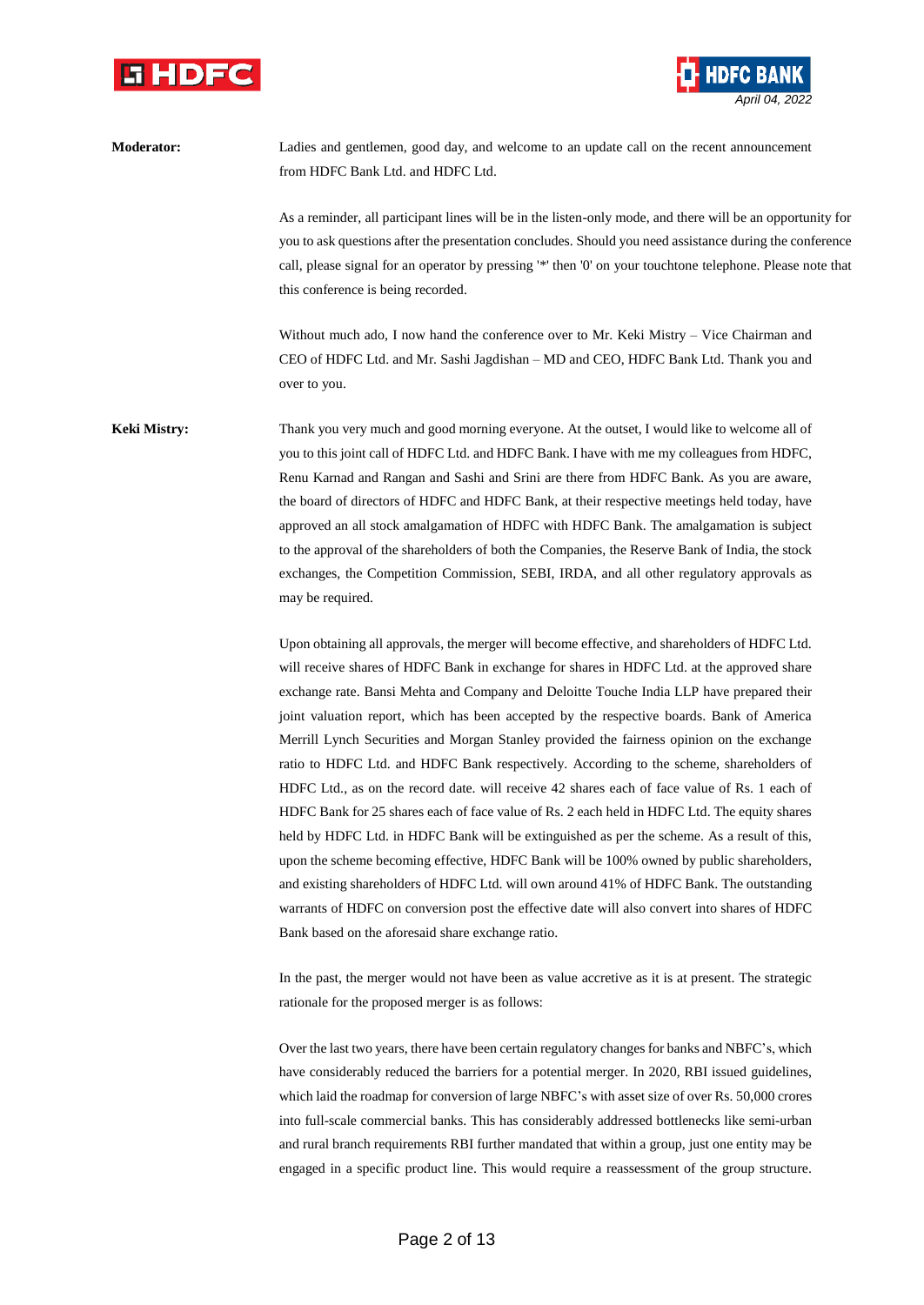

Secondly, RBI has harmonized asset quality reporting between the banks and NBFC's. Thirdly, in addition to the SLR on regulated deposits, HDFC is now also required to maintain a liquidity coverage ratio. Consequently, the gap between the liquidity requirements of a bank and NBFC have considerable reduced. Also, NBFC's are required to move to a core financial service solution platform, which is akin to the core banking solution of a bank. Scale-based regulations could, in due course, further harmonize regulations between banks and NBFC's in future. So, first is on deregulations. Second, is if you look at the CRR, SLR requirements for banks, these have reduced considerably over the years to the current level of 22% of the demand and time liabilities. Also, interest rates are significantly lower today as compared to earlier years and hence the negative carry-on raising funds to meet the CRR, SLR requirements will be considerably lower today.

*April 04, 2022*

HDFC currently does not have a priority sector lending requirement and hence, as a part of the combined entity, HDFC Bank would have had to raise funds and increase its PSL requirements through direct lending in the area of agriculture and micro, small and medium enterprises industries. This would have had operational inefficiencies besides resulting in an additional negative carry. This incremental funding would also have carried an additional CRR, SLR requirement. RBI has now permitted banks to hold priority sector lending certificates. These certificates are instruments that enable banks to achieve the priority sector lending targets without actually disbursing those loans.

HDFC has non-convertible bonds of nearly Rs. 80,000 crores, which have an original maturity of over seven years. Subject to RBI approval, these bonds would qualify as affordable housing bonds and consequently would not carry CRR, SLR requirements. Real estate, over years, has seen an increased level of transparency and regulations. Paramount among these are the Real Estate Regulation Act 2016, the insolvency and bankruptcy code, and many other regulations that have been introduced. This has resulted in an increased level of activity by banks in the real estate sector, both retail and wholesale. Mortgages offered by the combined entity can be widely delivered in an efficient and profitable manner. HDFC will benefit from the lower funding costs of the bank and from its very large distribution franchise while HDFC Bank will benefit from HDFC's expertise in the real estate space and its efficient processing of loans, which has enabled an 8.1% cost-income ratio.

The amount invested by HDFC Ltd. in the capital of HDFC Bank currently has to be reduced from HDFC Ltd.'s tier 1 capital for computing the capital adequacy. This has a negative impact on the return on equity and consequently any future infusion of capital by HDFC Ltd. into HDFC Bank to maintain the stake at over 20% would have resulted in a further negative drag on HDFC's ROE. As per our estimate, 70% of the customers of HDFC and its subsidiaries do not bank with HDFC Bank and hence the merger will provide the ability to cross-sell banking products to this very large pool of customers thereby enhancing the overall business of the combined entity. You will observe from the aforesaid that most bottlenecks of earlier years had been largely addressed, and at this stage, the boards of both institutions, after evaluating all options, have decided that this is an opportune time to announce the proposed merger of the two entities for the mutual benefit of all its stakeholders.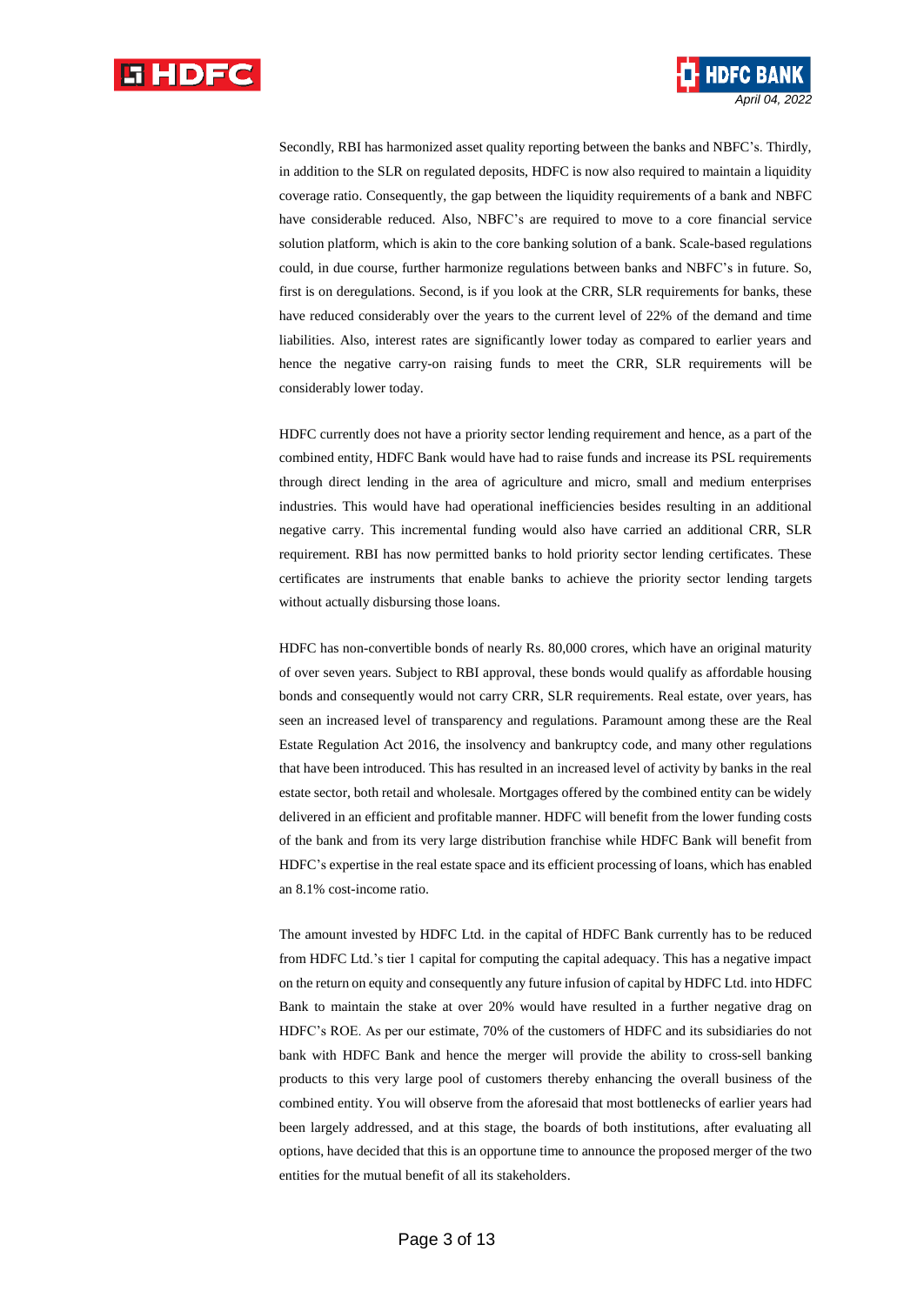

The proposed merger will consolidate and leverage the significant from complementaries of HDFC, the largest housing finance company in India and HDFC Bank. It will bolster the capital base and balance sheet of HDFC Bank and make it a very large bank even by global standards. The merger is a coming together of equals and will result in mutual benefit to both the institutions and their stakeholders. This strategic merger will bring economies of scale and enable the combined entity to leverage of each other's strengths. The customer will be the biggest beneficiary. It is estimated that as of date over 70% of HDFC Bank's customers do not have a mortgage. Further, under the combined entity, cross-sell of the group products in insurance, both life and non-life, asset management and pensions will see significant improvements in efficiencies and in profitability.

*April 04, 2022*

The proposed merger will dovetail the efficiencies of HDFC as a premium mortgage originator with over 45 years of domain expertise in efficient mortgage processing at a significantly attractive cost-income ratio into the lower cost of funds of the bank and its wide distributing capability. Both HDFC and HDFC Bank will continue to operate independently till the effective date so that the mortgage business carries on without any disruption.

Let me now quickly explain the structure of the transaction. The transaction involves the amalgamation of HDFC and its two wholly owned subsidiaries, HDFC Holdings and HDFC Investments with HDFC Bank. HDFC Ltd., as you know, is the promoter of HDFC Bank and together with its two subsidiaries currently holds approximately 21% of the share capital of the bank. Post the completion of the merger and subject to regulatory approvals, all the subsidiaries and associate companies of HDFC Ltd. will be owned by HDFC Bank. Based on valuation by the valuers and the fairness opinion, the share exchange ratio has been determined at 42 equity shares of HDFC Bank of face value of Rs. 1 per share for every 25 equity shares of HDFC Ltd. of face value of Rs. 2 per share. The conclusion of this transaction is subject to regulatory and statutory approvals. Post the effective date, HDFC's shareholding of 21% in HDFC Bank will be canceled and this will open up a potential legroom of up to 7% of further holding for FPI's in HDFC Bank. The Bank has requested RBI for phased compliance in terms of timelines for CRR, SLR and priority sector lending requirements. The Bank has also requested RBI to permit the Bank to hold equity in the subsidiaries and associate companies of HDFC Ltd. These requests are under consideration by RBI in terms of the letter dated April 1. The merger will benefit the shareholders of both HDFC and HDFC Bank as follows:

Lower cost of funds will be made available for the mortgage business. The Bank will have access to the time-tested mortgage origination and loan servicing processes of HDFC. The mortgage business has immense potential and hence the merger will help the group enhance its market share consequent to further leveraging on the distribution network of HDFC Bank. The merger will mitigate single product risk while at the same time enhance the diversity of assets for the combined entity. Under the bank's structure. the features of the mortgage product can be enhanced in terms of product design, in line with different products, which are introduced, which are available in the global market. The combined entity will be in a position to offer the mortgage products seamlessly as against the current arrangement between HDFC and HDFC Bank wherein the bank sorts its mortgages and acquires a predetermined percentage of the loans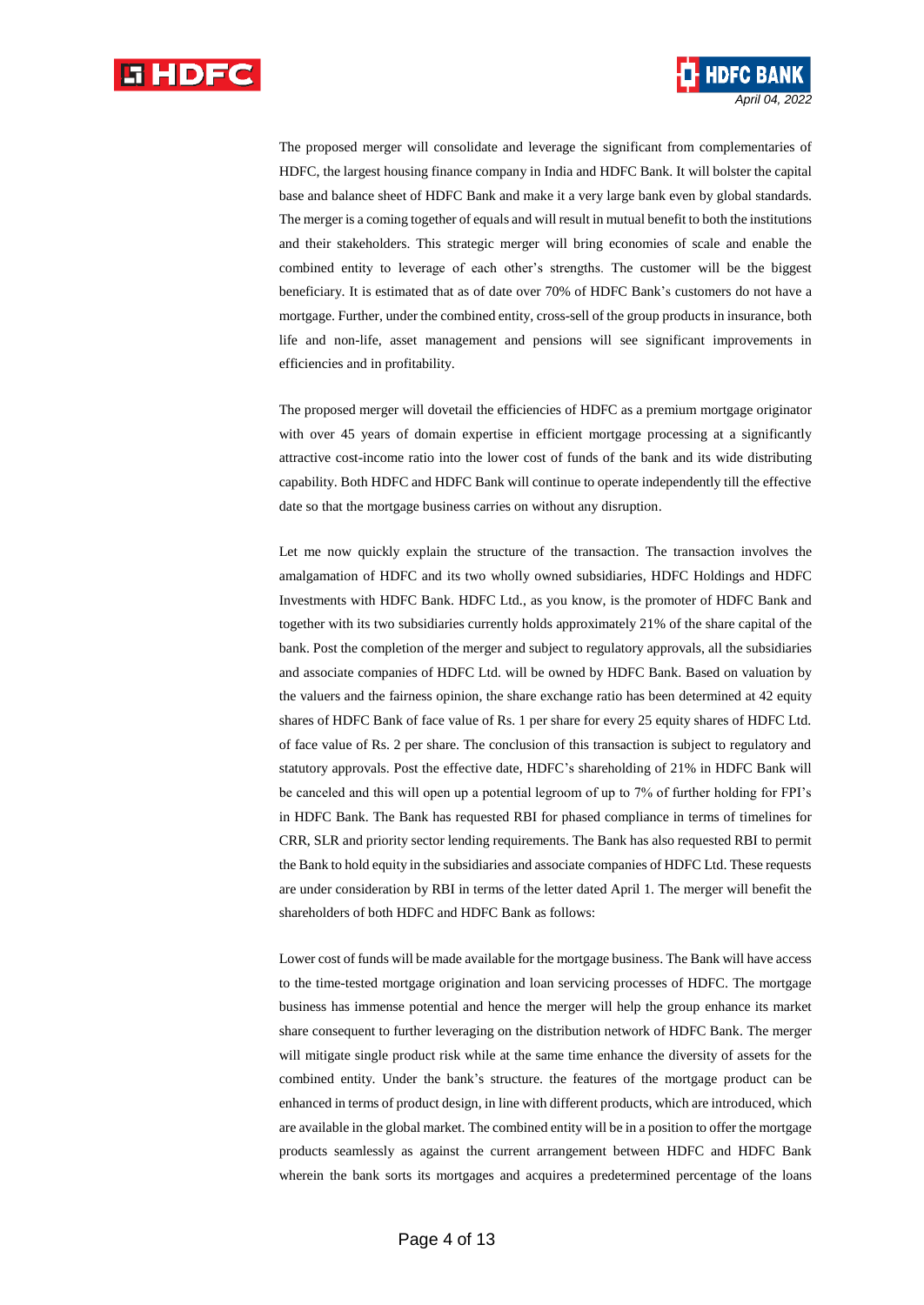

sourced through the assignment route. HDFC Bank currently has 11% of its assets in mortgages. Post-merger, this percentage would increase to over 30% with a potential to grow even higher. The mortgage product will also increase the asset duration of the Bank's retail book. Infusion of capital in the Bank will no longer be required and consequently the drag on the return on equity on the mortgage business will go away. Subject to RBI, SEBI, IRDA, and all other regulatory approvals, material subsidiaries and associate companies of HDFC Ltd. will continue to be owned by HDFC Bank. This will facilitate more efficient cross-selling of banking and financial service products, including insurance and mutual funds. Also, the value of HDFC will not be depressed by the holding company discount in so far as it relates to the shares of the Bank. The proposed merger of HDFC Ltd. and HDFC Bank will, therefore, lead to significant synergies for the combined entity and will lead to better returns for stakeholders.

*April 04, 2022*

The proposed merger will benefit the economy in more ways than one. A larger balance sheet and capital base will allow greater flow of credit in to the economy. It will enable underwriting of larger ticket loans, including infrastructure, which is an urgent need of the country. It will enable the delivery of the home loan offering to a large base of over 68 million customers of HDFC Bank in a seamless manner and, inter alia, improve the pace of credit growth in the economy. HDFC is a significant provider of home loans to lower income group and the middle income group segment under the affordable housing initiatives of the Government of India under the Pradhan Mantri Awas Yojana. Access to housing finance for this category would improve further on account of the low cost funds available with HDFC Bank. A larger balance sheet will also facilitate flow of a larger quantum of credit into priority sector, including agriculture. Subject to regulatory approvals, HDFC will continue to operate on an as is basis till the effective date. It's important to note that jobs of each and every HDFC employee will be protected, and whenever required, rules will be reorganized. It is envisaged that all HDFC branches, offices in India will be retained and mortgages will continue to be offered from these outlets. Over a period of time, these branches would be converted to full-service banking branches. HDFC Sales will be a subsidiary of HDFC Bank and HDFC Sales currently sources nearly 52% of HDFC's mortgages. The customer will be the biggest beneficiary and will have access to all financial products under one roof.

We are confident that the workforce will put in all efforts to make this merger a resounding success. Sashi, you want to say something?

**Sashi Jagdishan:** Thank you, all. Thank you, Mr. Mistry, for these wonderful opening remarks. I think this is a very historic moment. Obviously, it's still not sunk in, but the proof of the pudding would be how we are able to execute, which is our forte over the next three years, and we are very confident for all the remarks Keki has just mentioned. I think we can now fulfil the housing demands of a lot of our customers on a very seamless and efficient basis. Thank you. We open the call for questions now. Thank you very much.

**Moderator:** Thank you very much, sir. Ladies and gentlemen, we will now begin the question and answer session. The first question is from the line of Suresh Ganapathy from Macquarie. Please go ahead.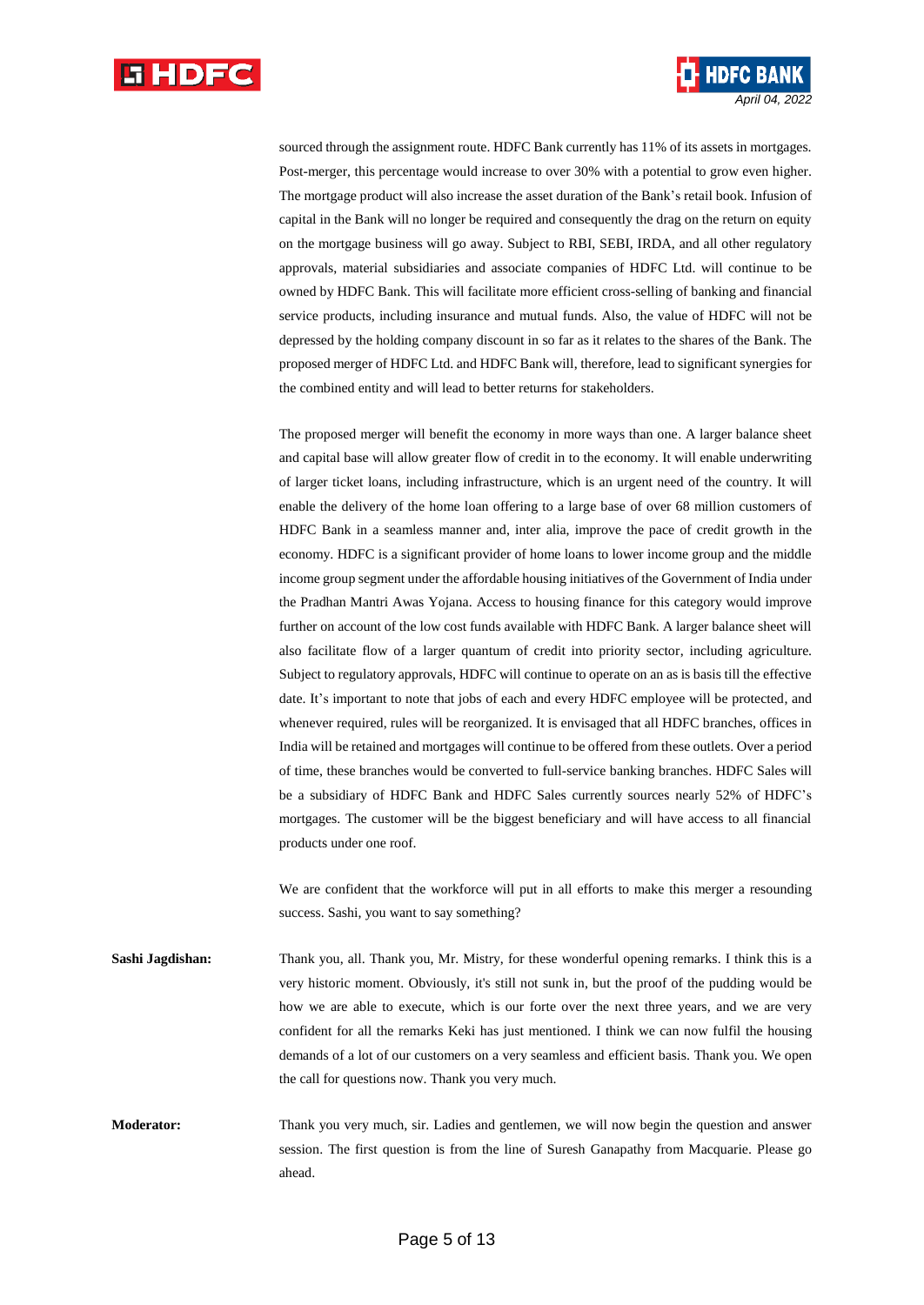



**Suresh Ganapathy:** Hi. Congrats, Sashi and Keki on this historic development. The first question is on the management structure post the merger. I have a couple of questions, so I just wanted an understanding how exactly it's going to work. Like, you are the CEO and Sashi is the CEO of the Bank. So, just trying to understand this a bit better.

**Keki Mistry:** So, logically, HDFC is merging into the Bank. The CEO of the Bank will continue to be the CEO of the Bank. Personally speaking for myself, I am now 67.5 years old. This merger will probably take another year-and-a-half, by which time, I will be 69 and the retirement age for people in a Bank is 70. As I also mentioned, Suresh, every single employee of HDFC, including all our senior people will now occupy positions within the Bank.

- **Suresh Ganapathy:** The other question is on the treasury shares, which get created and automatically get cancelled. That's some billions of dollars, the way it worked in ICICI Bank and Ltd. was that it got created and then ICICI used to keep selling those shares and book those gains in the P&L. Is that the kind of structure, which will happen in this case or how exactly the monetization will happen here?
- **Sashi Jagdishan:** Suresh, I agree that was the case in that time in that merger. Now, it is not permitted. So, the treasury stock will be cancelled. There won't be promoter holding. It will get canceled against the equity shares of the Bank.
- **Keki Mistry:** Also, Suresh, I think it is important to understand that the entire 21% held by HDFC and HDFC Bank is construed as foreign shareholding. So, when these shares get cancelled, automatically the foreign ownership limit in the Bank has the potential to increase, and I think the increase can be about 7-8%.
- **Suresh Ganapathy:** So, the outstanding number will be 65% foreign holding in the Bank, the combined entity?

**Sashi Jagdishan:** Around 65-67%.

**Suresh Ganapathy:** Post merger, the combined entity will have a foreign holding of 65-67%?

**Sashi Jagdishan:** Of course, we'll have to check out what happens after the regulatory approvals come through.

**Suresh Ganapathy:** Final question is on the statutory appropriation because the problem and the relaxation that you have sought because what's happened, Keki and Sashi, here is that clearly in one of the recent deals, without taking name, the regulator was not happy with the bank owning more than 10% stake in the insurance company. Now, how confident you are that the RBI will be happy with this kind of a structure because, clearly, they want to ring-fence and go towards a holding company structure that's point number one and the second thing on statutory appropriation, as per my calculations, we'll have to raise Rs. 70,000 crores from the market to meet the CRR and SLR norms just to meet the 22% requirement, 18% SLR and 4% even after factoring in 12.5% on your deposit. So, how do you plan to do all these things.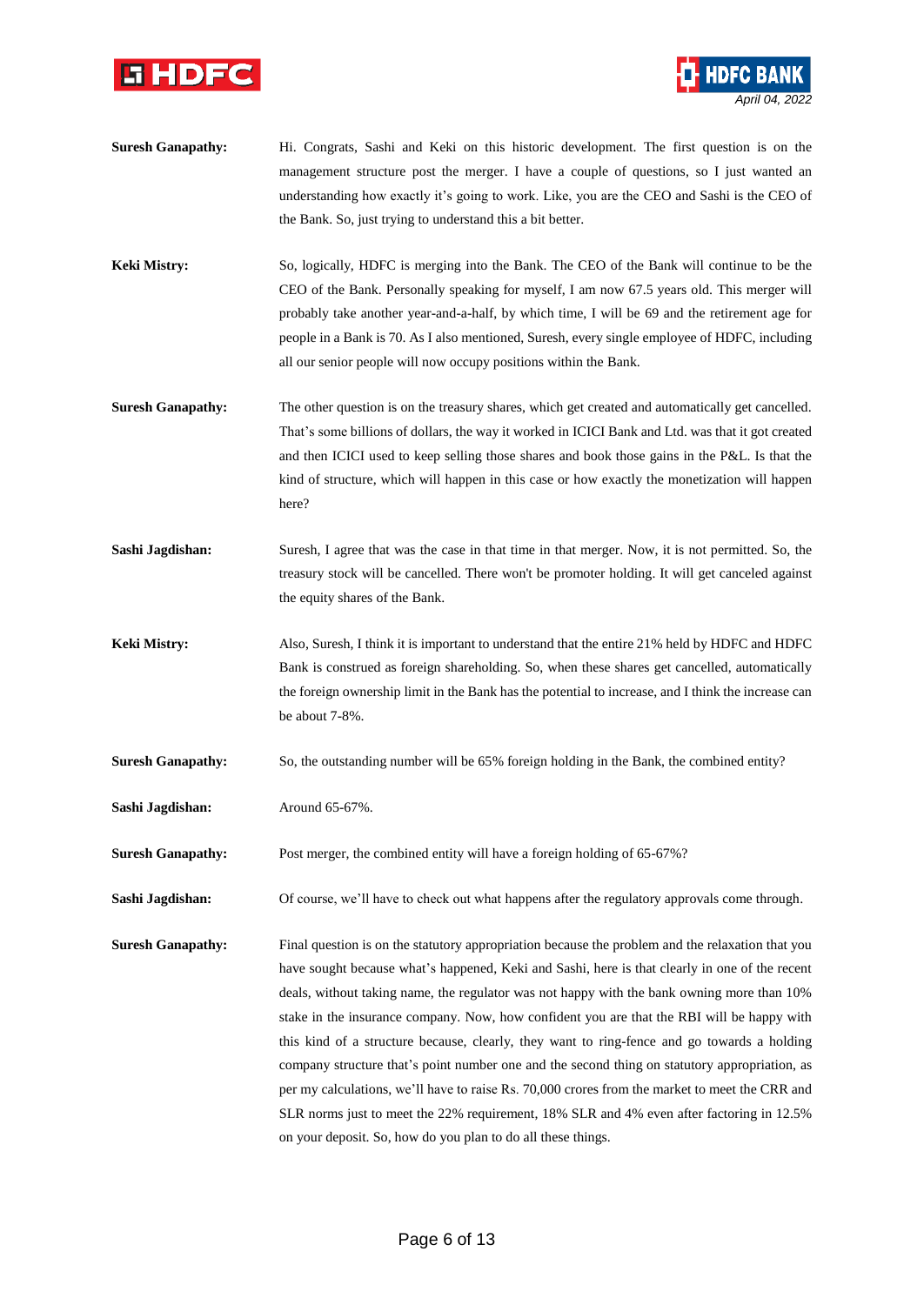



| Sashi Jagdishan:    | So, a couple of things, Suresh. Number one is, if you look at both our balance sheets, we have       |
|---------------------|------------------------------------------------------------------------------------------------------|
|                     | been carrying a lot of liquidity, high quality liquid assets, which have been much in excess of      |
|                     | our regulatory requirements, and we would continue to do so because that's the liquidity cushion     |
|                     | that we have always patronized as a part of our asset liability management, number 1. Number         |
|                     | 2 is, as you know, we have been ramping up our distribution over the last couple of years and        |
|                     | more so even during the COVID year, we opened over 750 odd branches or 730 odd branches.             |
|                     | We still have a large appetite to grow our distribution over the next couple of years. It may be at  |
|                     | a faster pace than what we have done this year. So, combination of the fact that both the entities   |
|                     | have been building up or having high quality liquid assets much in excess of the regulatory          |
|                     | requirements, the fact that we have a large number of distribution expansion plans over the next     |
|                     | three years, the fact that a large portion of our existing branch distribution will migrate from a   |
|                     | low vantage to a medium to high vantage, which is when you will start to see the multiples of        |
|                     | deposit mobilization going in a geometric progression. I think it's all about execution. I think     |
|                     | the combined entity will have the where with all to meet the demands of this enhanced regulatory     |
|                     | requirements arising out of SLR or CRR or for that matter, priority sector.                          |
| <b>Keki Mistry:</b> | So, Suresh, to answer your question on the subsidiaries, my sense is there are already banks,        |
|                     | which own equity in insurance companies and these are not capped, as you said, at 10%. So, we        |
|                     | will, of course, be having detailed discussions with RBI. At the moment, we have sought that         |
|                     | the existing subsidiaries of HDFC and our associate companies will continue to be the                |
|                     | subsidiaries and associate companies of the Bank.                                                    |
| Sashi Jagdishan:    | I just realized that I think last evening the team released the quarter results on the exchange, and |
|                     | if you really look at the moment on the deposit mobilization, it's at an all-time high where in the  |
|                     | absolute amount of deposit mobilization has been upwards of Rs. 1 lakh crores. So, the               |
|                     | organization has that capability. I think when the merger does happen, the fact that we will also    |
|                     | get additional branches, which will be converted, as Keki was mentioning, to full-fledged Bank       |
|                     | branches, the ability to mobilize more is something that is possible. So, we believe that the        |

**Suresh Ganapathy:** I'll squeeze in one last final question before I sign off. What will be the role of Mr. Deepak

what it would have been on a previous date.

Parekh in the combined entity?

regulatory cost, arising out of this, especially on the reserve requirements is much lesser than

**Keki Mistry:** I think these are all issues, which will get discussed over a period of time, and we are having a press conference at 11:30, so some of these issues will get addressed then.

**Suresh Ganapathy:** Thanks so much, Keki and Sashi. All the best.

**Moderator:** Thank you. The next question is from the line of Mahrukh Adajania from Edelweiss. Please go ahead.

**Mahrukh Adajania:** Congratulations to HDFC and HDFC Bank. My question is similar to Suresh's. Are you very confident that RBI will not insist on the NOFHC structure for the subsidiaries?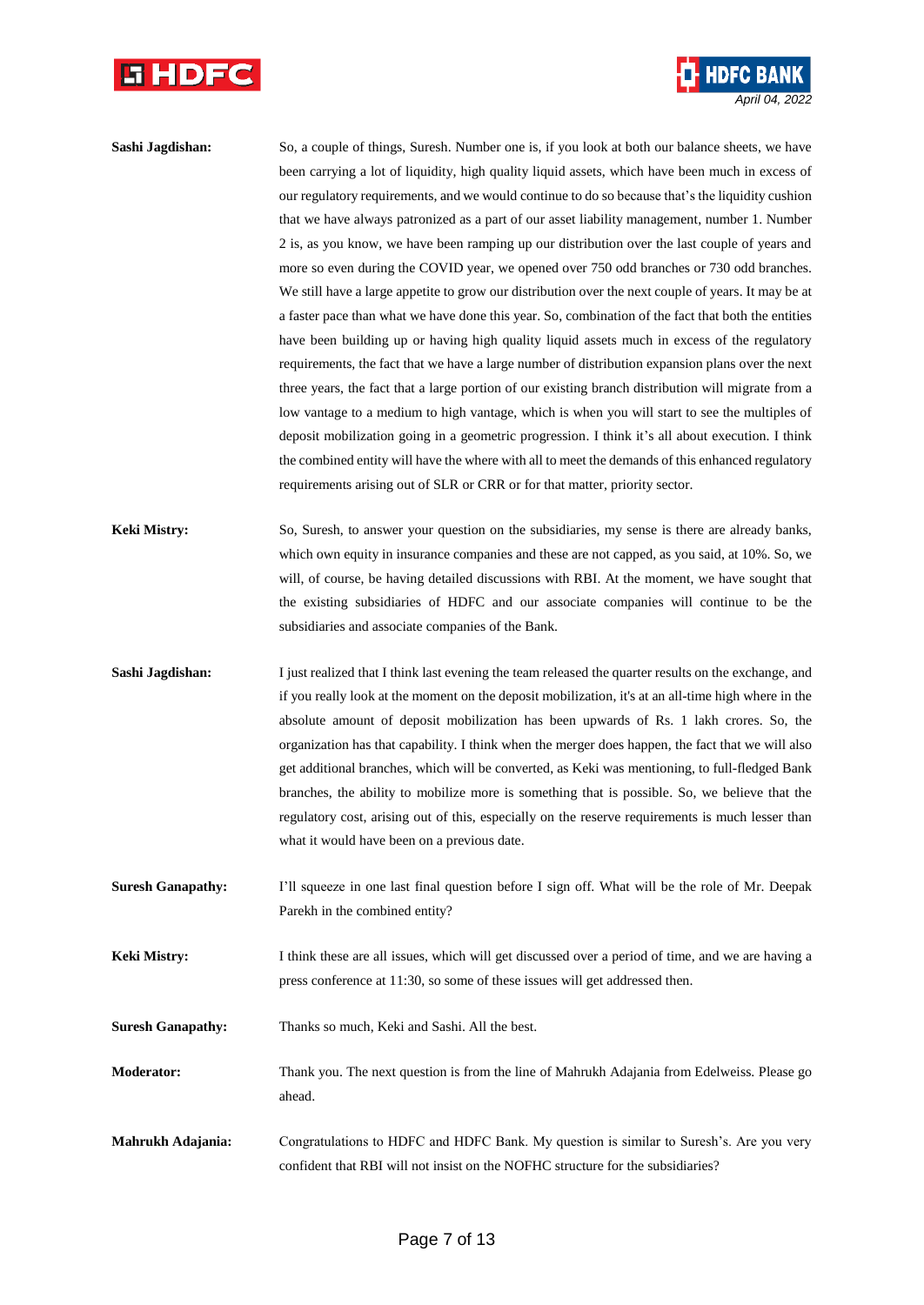



*April 04, 2022*

**Keki Mistry:** But Mahrukh immediately the plan is to continue that HDFC Bank will be an operating bank as well as holder in equity of other businesses like insurance, asset management and so on and so forth, and there is existing precedence to that effect. If and when in future, RBI requires these banks to move to a holding company model, then at that stage, the bank will of course look at it and do it.

**Mahrukh Adajania:** Makes sense. My other question was on the priority sector that you mentioned, you of course mentioned on PSLCs, etc., so the priority requirement of the merged entity or the merged bank, will that be lower than the current?

**Sashi Jagdishan:** No, Mahrukh, the fact that the merged entity will assume the loans of HDFC Ltd., which is at this juncture about Rs. 5,23,000 crores and probably it will be higher at the time when the regulatory approvals come over. The impact on what is required in terms of priority sector requirement will be much higher at that point in time. What Keki mentioned was that today we have an avenue or multiple avenues to meet that kind of a requirement. Yes, PSLC allows us the flexibility of meeting those requirements without the need for any incremental funding. So, of course, today if you look at the market, there is almost about Rs. 5,50,000 crores of PSLC's being traded on an annual basis and I'm sure, as the banks grow, this particular market will only increase. In the initial period, we will probably seek higher proportion of our requirements through the PSLC route. Having said that, if you have seen our recent forays into the rural and semi-urban markets, we have been stepping up our MSME businesses over the last year or so. That has been growing pretty strongly. Even in this quarter, I believe, we grew at about 30% year-on-year or a sequential growth of 8%. So, we have a fair amount of strategies to execute in terms of meeting this enhanced requirement from priority sector. So, combination of what we can do organically, what we can do through the PSLCs is what our thought process is. Yes, it's not easy. It's going to be at a larger scale, but I guess the combined might of this institution once this happens and this transaction get consummated, the fact that we are not today offering mortgages especially in the semi-urban and rural branches of the country, we can start to do that. That will be an additional benefit arising on the PSL portfolio. So, these are some of the thoughts, but it's a lot of hard work, but the entity is well geared to take on this challenge.

**Mahrukh Adajania:** Sure. Thanks. I just have two more questions. The first one is that you did mention about HDFC DSA, so that will become the subsidiary of the bank now, right? Will they be only doing home loans or they can do other loans as well now?

**Keki Mistry:** Correct and that is something, which will progress over the coming years. We will figure that out, but I guess they can also then start looking at distributing a much wider range of products for the bank.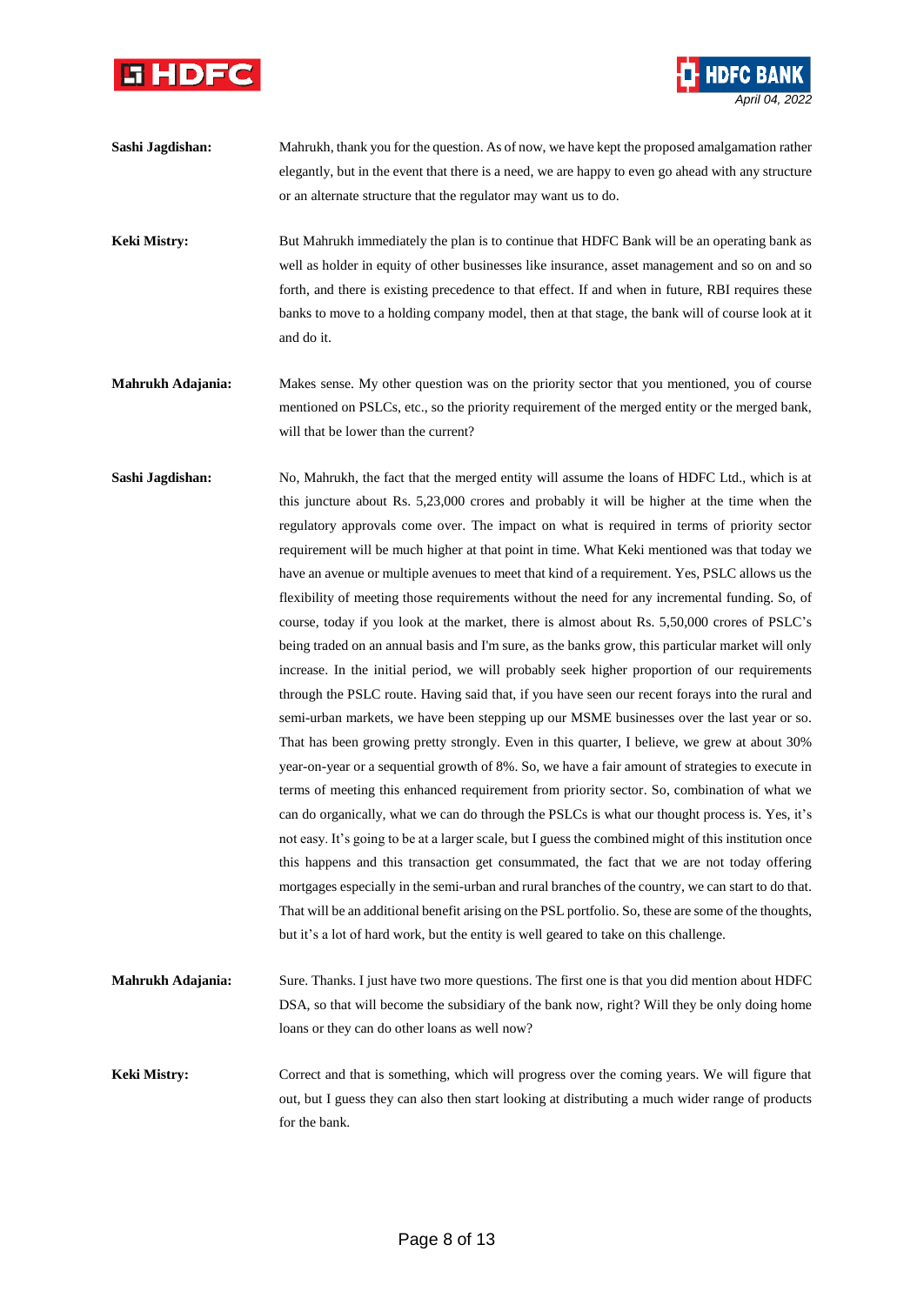



- **Mahrukh Adajania:** Got it. And my last question is a clarification. You said what percentage of HDFC Bank customers don't own mortgages?
- **Sashi Jagdishan:** Okay, we have 68 million customers today and its growing at a clip, on an annualized basis, of about 10 million customers. Annualized, the run rate is about 10 million. The reality is that the penetration of mortgages in our book currently is very low. As Keki mentioned, once you open up the distribution, where we are able to offer mortgages across all our branches across all our virtual channels, across our digital platforms and the friction that is there today in the processes of lead origination and sanctions and disbursals will come down significantly that will help us to be very competitive in the markets for distributing the home loans product once this transaction comes through. We believe that the moment you start to penetrate more into your base, which is very similar to what we have done in any other retail asset product, if you look at it, we are reasonably a strong market player in retail assets ex mortgages, so this is something that is lacking in us in this particular distribution of ours. I think once this product comes on to the board easily to all the branches and our other platforms, the penetration levels moving up itself will power the whole engine of the Bank.
- **Mahrukh Adajania:** Thanks a lot.

**Moderator:** Thank you. The next question is from Adarsh Parasrampuria from CLSA. Please go ahead.

- **Adarsh Parasrampuria:** Hi, and big congrats to both the teams. I had one question. When would you call the merger a resounding success? What would be the metrics you would use to judge that? I just thought there will be initial cost to the P&L for the transition, but there's still a big gap between cost of funds of Limited versus the Bank, would that be the direction over the course of the next two years where you get a lot of benefits to say that would be a metric that would be used to judge?
- **Keki Mistry:** So what will happen, Adarsh, is that as HDFC branches start mobilizing other products and savings and current account deposits, the overall funding cost of the bank would come down. Present HDFC structure does not permit us, as you know, to accept current account and savings account money and effectively what will happen is because of the merger, the overall cost of funds will come down. As the overall cost of funds will come down, to my mind, it will offset any additional cost that is entailed in terms of CRR, SLR, priority sector or anything else.
- **Sashi Jagdishan:** And just to add to what Keki is saying, this is a very sticky product, and the lifetime value of a customer's relationship with that Bank just enhances when you start to put a mortgage into his product offering. One of the metrics that we would like to watch is what is what are the penetration levels of mortgage to our customer base. The moment that starts to move from a low percentage that is there currently even to higher levels, that itself will demonstrate the ways our balance sheet will start to move. As I mentioned in the earlier conversation, this is going to be powering the moment we start to expand our penetration to our customer base.

**Adarsh Parasrampuria:** Got it. And Sashi, you did mention that the structure is being done elegantly for holding of subsidiaries, anything that you could share? I understand that you seek regulatory permissions,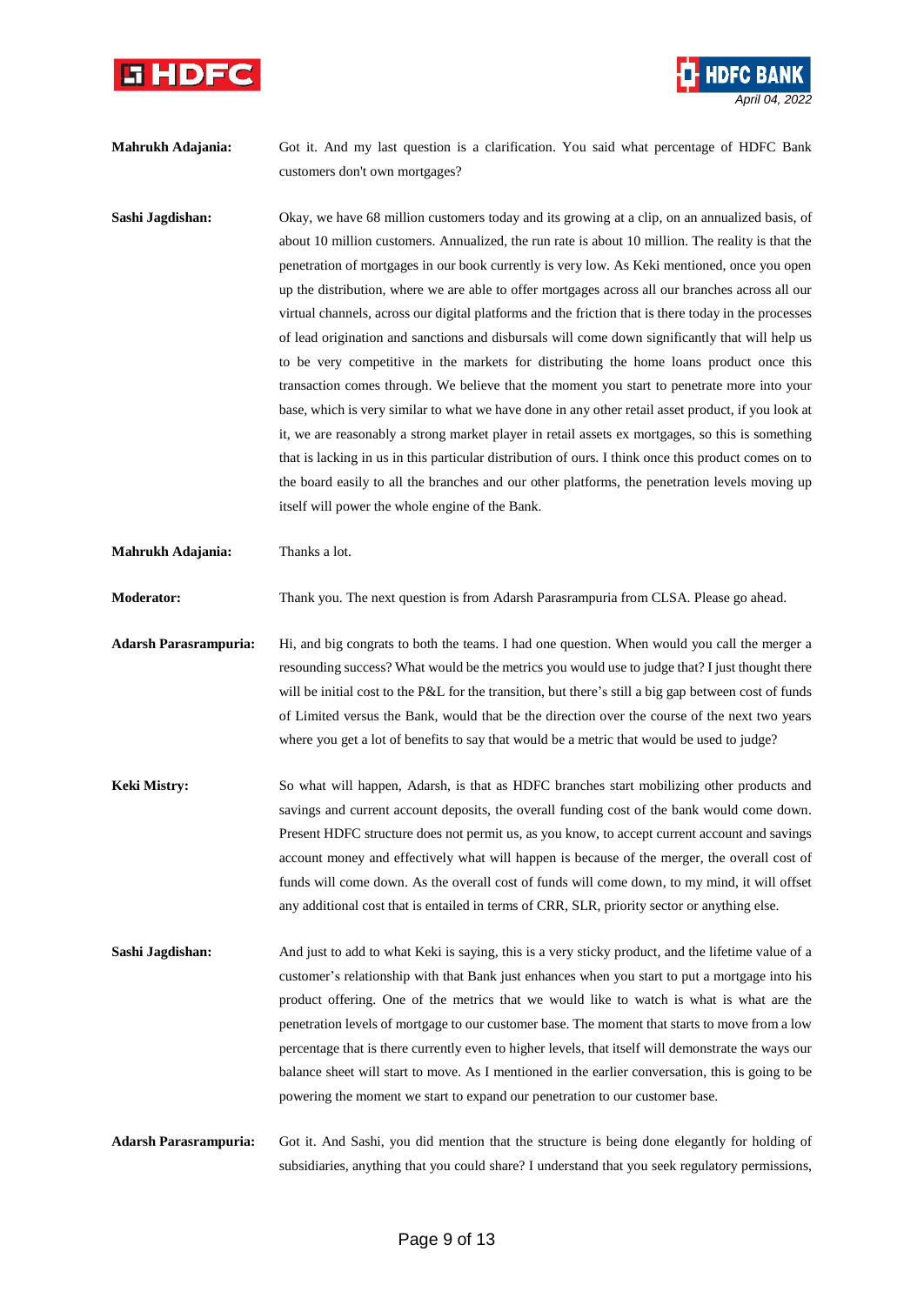



but is it like just all the percentages stake will be held under the Bank, that would be the current proposed structure, I believe, or is there something more than that?

**Keki Mistry:** Yes, that is the envisaged structure.

**Adarsh Parasrampuria:** Perfect, thanks and congrats again, quite a big moment.

**Moderator:** Thank you. The next question is from Anand Dama from Emkay Global. Please go ahead.

- **Anand Dama:** Thank you for the opportunity. Sir, how will the tech integration happen, and what will be the overall integration cost, any thoughts over that?
- **Sashi Jagdishan:** Fortunately, this is a single product Company, which will be integrated into the technology architecture of the bank, it is not as complicated as a transaction system where you have very high levels of velocity in that particular technology systems. So, this is like any other retail asset system that we would have. So, all that needs to be done is to integrate into our main core system or the GL system, that's the first. But not many people have been socialized on this particular aspect. During the course of now to the effective date, we will examine the scalability, the resiliency, and the robustness of the system of home loans and other surround systems as well, and we will take adequate calls in terms of what is required, whether there is any change required, whether there is a change in the architecture or whether if it is good enough for us to continue with the same. So, these are decisions that we will probably look at it, as we start to engage more and more from now to the effective date.

**Anand Dama:** Can you put some figure to the integration cost that you will incur?

- **Sashi Jagdishan:** It's too early for us to even estimate that, at this juncture, but considering the fact that we are already expanding our investments, whether it's in distribution, whether it's in technology, whether it's in people, I don't see this to be a very significant proportion of our merger expenditure.
- **Anand Dama:** And you said the affordable housing bonds that you have is about Rs. 70,000 odd crores?
- **Keki Mistry:** It's about Rs. 80,000 crores housing bonds with seven years original maturity.

**Anand Dama:** So, on that, you don't have to maintain CRR, SLR?

**Keki Mistry:** That is as per the guidelines of covering this particular regulation from RBI, but obviously everything is ultimately subject to approval from RBI.

**Anand Dama:** And sir lastly, will you also have to merge the HDB Financial Services because I think one of the rationales that you gave for this merger was that you expect at some point of time the holding company structure norms would come and the lending business will have to switch into the bank. So, does it mean that HDB Financial Services also could be merged?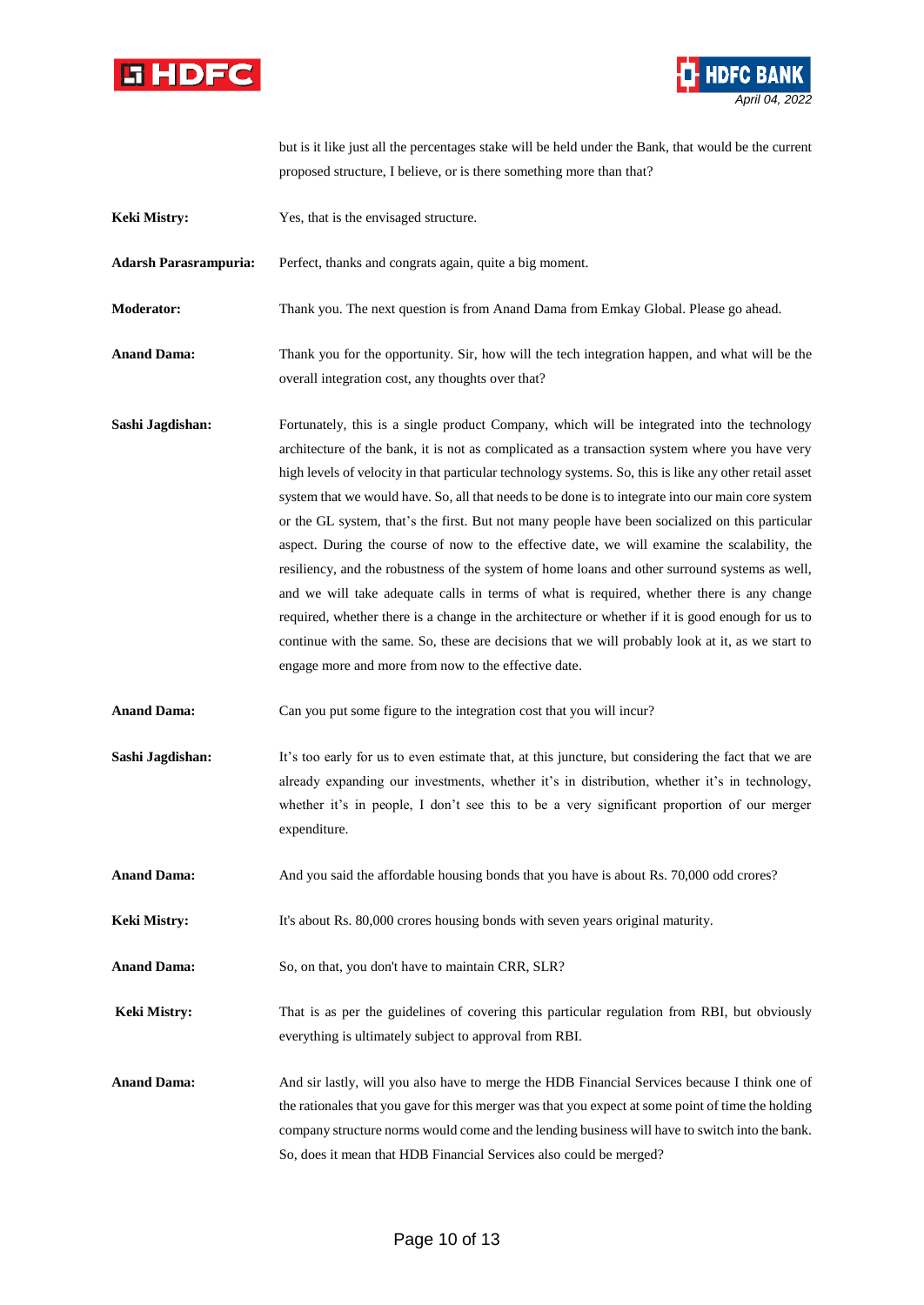



| Sashi Jagdishan:    | We will await some regulatory clarifications on the same and we will abide by whatever is the<br>regulatory directions on that particular aspect.                                                          |
|---------------------|------------------------------------------------------------------------------------------------------------------------------------------------------------------------------------------------------------|
|                     |                                                                                                                                                                                                            |
| <b>Anand Dama:</b>  | Sure, sir, thanks a lot.                                                                                                                                                                                   |
| Moderator:          | Thank you. The next question is from the line of Seshadri Sen from Alchemy Capital. Please go<br>ahead.                                                                                                    |
|                     |                                                                                                                                                                                                            |
| Seshadri Sen:       | Thanks for the opportunity. Congrats Keki and Sashi on a game-changing deal. I have a couple<br>of questions. One is a follow up to Suresh's question on the CRR, SLR, so is it now that the               |
|                     | Bank will start to build up on this excess liquidity leading up to say the 1.5 to 2 years that we                                                                                                          |
|                     | get on the merger so that at the time of the merger, you are ready to fulfil all the CRR, SLR                                                                                                              |
|                     | requirements, so this excess liquidity that is there on your balance sheet will go up from here?                                                                                                           |
| Sashi Jagdishan:    | I would say yes. We need to have a very planned approach, a phased-in approach so that we                                                                                                                  |
|                     | really are not caught to mobilize it in the shorter end. The transaction time for this particular                                                                                                          |
|                     | regulatory approval, I believe, will be anywhere between 15 and 18 months. So, we have enough                                                                                                              |
|                     | time for us to start mobilizing the extra reserves and also in terms of the profits.                                                                                                                       |
| <b>Keki Mistry:</b> | Also, I would add that the Bank has sought time from RBI to meet these requirements of CRR,                                                                                                                |
|                     | SLR, and priority sector, and let's wait for them to come back to us with their final decision.                                                                                                            |
| Seshadri Sen:       | Understood, thank you. The second question is how will the merged entity approach the                                                                                                                      |
|                     | developer business? It's something that HDFC Bank has traditionally stayed away. Now, you                                                                                                                  |
|                     | are inheriting a developer business. Will you continue to grow it as long as it stays within the                                                                                                           |
|                     | RBI designated limit or is it something that you will choose over a period of time to runoff?                                                                                                              |
| Keki Mistry:        | One of the ways, Seshadri, to garner individual retail business is to also give construction finance                                                                                                       |
|                     | loans to property developers. So, the Bank would probably continue to give developer loans, but                                                                                                            |
|                     | let Sashi answer that.                                                                                                                                                                                     |
| Sashi Jagdishan:    | The very fact that this is going to be a lift and shift in terms of dovetailing into the Bank,                                                                                                             |
|                     | obviously you are right, we don't have that expertise currently, but as Keki mentioned, the entire                                                                                                         |
|                     | human capital will all seamlessly integrate with that of the Bank, so will the expertise on the                                                                                                            |
|                     | construction finance, even that will also get embedded in the Bank as well. So, we will ride on                                                                                                            |
|                     | that expertise and then later on I am sure that expertise will be socialized to a larger proportion<br>of our credit verticals as well. So, this is our thought process, and as Keki mentioned, since this |
|                     | is extremely important for the mortgage business, we will have to do this, but having said that,                                                                                                           |
|                     | we are very clear that once this becomes the Bank, this will be compliant with all the regulations                                                                                                         |
|                     | that is expected out of a Bank even on the construction finance.                                                                                                                                           |
| Seshadri Sen:       | Understood, thanks. In fact, to slip in a third, jumping the gun here a little bit, but the Bank is                                                                                                        |
|                     | now a little bit of open architecture on insurance distribution, once the insurance company                                                                                                                |
|                     | becomes a subsidiary, is that a situation that you can or thinking of revisiting?                                                                                                                          |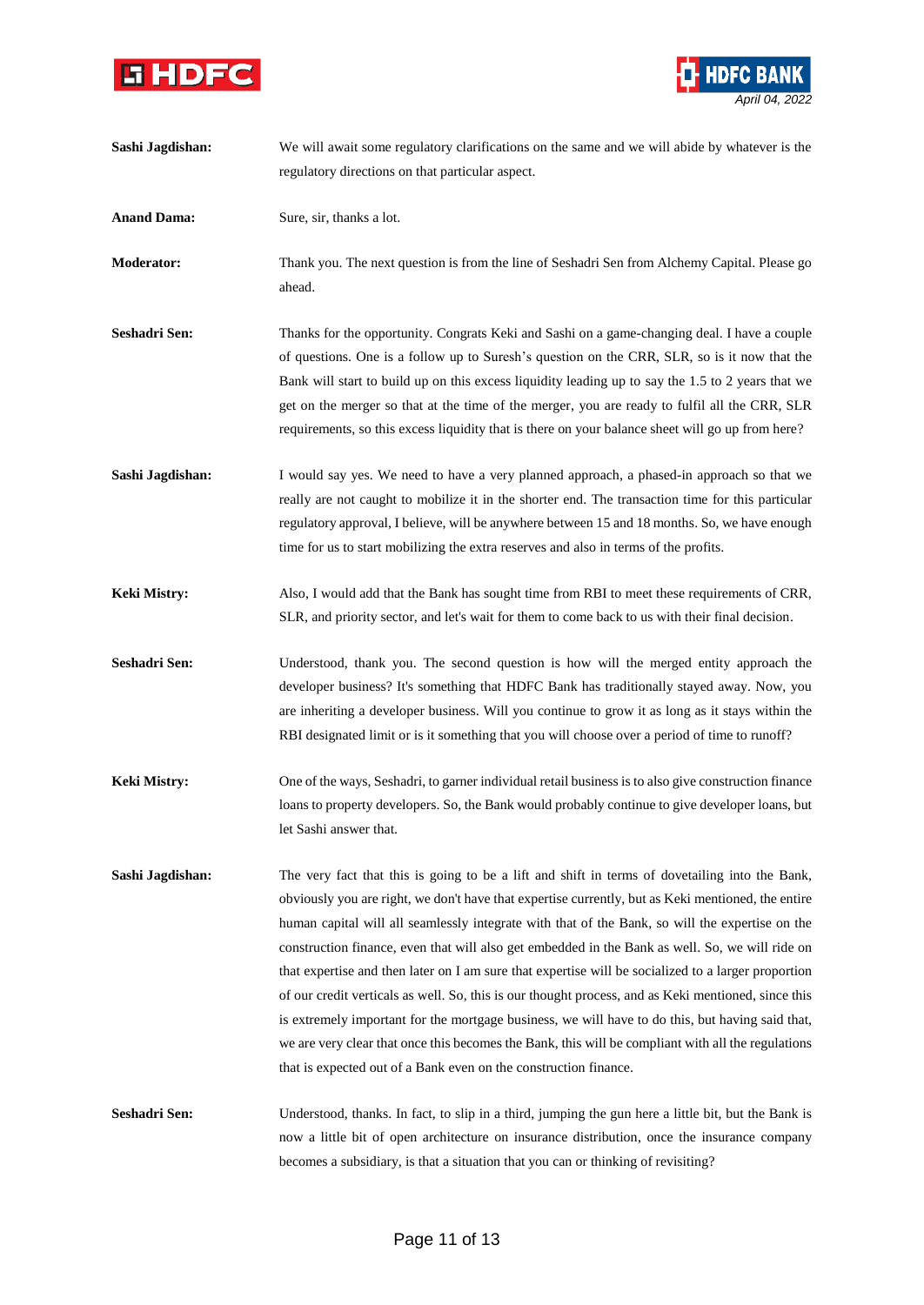



**Sashi Jagdishan:** Not really. The rationale for open architecture is to offer the choice and options to our customer base. That philosophy continues to be there and will be there. So, we will continue to patronize open architecture even post merger.

**Seshadri Sen:** Thank you, and congrats again for a great shareholder friendly decision.

**Moderator:** Thank you. The next question is from the line of Nitin Agarwal from Motilal Oswal. Please go ahead.

- **Nitin Agarwal:** Congratulations on the merger. It's a really big historic moment. I want to understand on the OPEX part. This quarter we have added, as a Bank, over 560 branches and now as we look to absorb all the employees of HDFC Ltd. and also gain from the branch network of HDFC Ltd., so will that mean that we will like to go slow in terms of our own branch expansion, and how will that change our medium term cost ratios outlook, which we have earlier indicated at times to reach 35% cost-income?
- **Sashi Jagdishan:** Dear Nitin, we have a strong appetite to continue to invest in distribution, continue to invest in technology, continue to invest in human capital. With this product advantage that the Bank will now get, we probably will be setting up our distribution even more. So, our investments will be even more. We will be happy to make these investments. I am happy even if the cost to income for a while even deteriorates, but definitely we are very sure that once the investments have plateaued, the operating efficiencies will kick in and the glide path that we had given that from the time of the peak of the investments to and when you start to get the efficiencies on the operating leverage kick in, we will start to see the cost to earnings come down even further from that level. So, on a merged entity today I think we are 36-37%, as Keki mentioned it's just about 8%, so on a merged basis, it could be somewhere around the 32-33% or in that range, happy to take it even further just to ensure that we are not cringing on investments, even if that were to go, but we are sure in the medium to long term, we will see a glide path of the operating cost to earnings coming down.
- **Nitin Agarwal:** Sure, sir, thanks so much.

**Moderator:** Thank you. The next question is from Jai Mundhra from B&K Securities. Please go ahead.

**Jai Mundhra:** Congratulations, and thanks for the opportunity. I wanted to check if you have calculated and broadly by which year, the measure could be EPS accretive because clearly proforma number as shown in the slide, there is a 3% accretion, but of course there would be some drag on CRR/SLR/PSL front, so just wanted to check your thoughts on by when the mergers should be EPS accretive?

- **Keki Mistry:** Well, to my mind, the merger will be EPS accretive from the first year itself because 21% of the shares automatically get cancelled.
- **Jai Mundhra:** And any ballpark number on CET-1 impact of the merged entity apart from the investment, which is there in the HDFC Ltd, which will be extinguished?